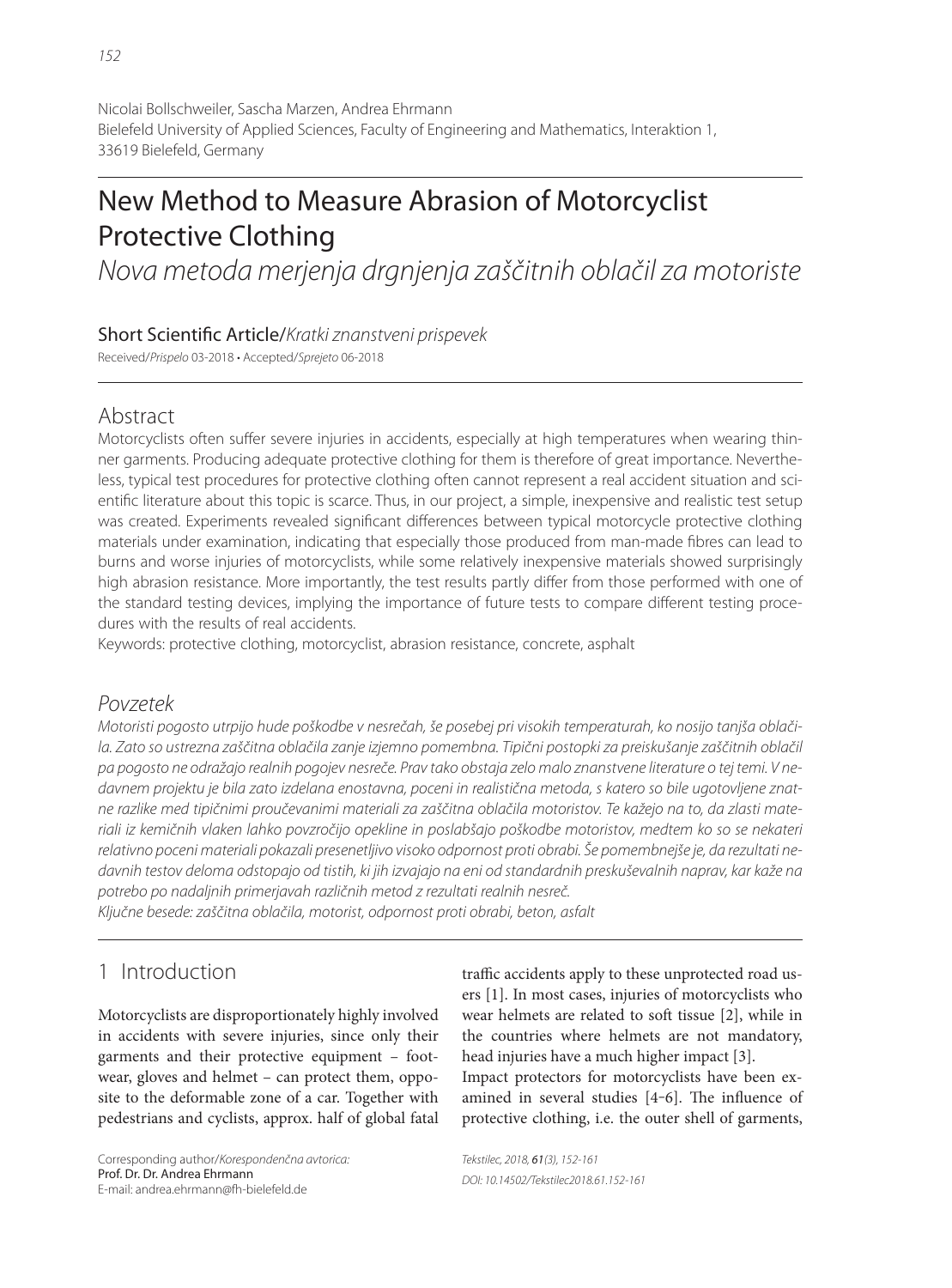on soft tissue injuries and other severe injuries was investigated as well, finding that protective clothing helped reducing the risk and severity of injuries [7, 8]. On the other hand, a large proportion of clothing failed in real accidents [7].

Therefore, the European standard EN 13595 "Protective clothing for professional motorcycle riders – Jackets, trousers and one piece or divided suits" was established in 2002. Recent publications have discussed the zone approach in this standard, defining different levels of protection and different test methods for the four zones, finding that this concept is generally suitable to define the necessary degree of protection in different garment areas [9, 10].

In one study, the relation between the protective level in EN 13595-1 "Part 1: General requirements" and the protection in a real accident was examined, finding that the standard allows for approximate estimating the real degree of protection, but also shows that more than a half of garments did not even meet the minimum requirements [1]. This shows clearly the necessity to make more reliable tests available for the industry along with the whole production chain of protective clothing for motorcyclists.

The testing of materials according to EN 13595-2 "Part 2: Test method for determination of impact abrasion resistance" was, depending on the protection zone, performed using the Taber® Abraser. This instrument was developed for accelerated wear testing. It produces a rub-wear action by rotating a test specimen in a horizontal plane against the sliding rotations of two abrading wheels rotating in vertical planes [11]. The pressure of the rubbing wheels on the sample is usually 10 N. Such a combination of rolling friction and dynamic friction under low pressure, however, may not be an ideal representation of the situation in a motorcyclist's accident. Nevertheless, the number of rotations until a hole occurs is often depicted in motorcyclists' protective wear. Table 1 gives an overview of the range of Taber® Abraser breakthrough values, as it could be found in the literature.

Apart from this test, in EN 13595-2, the seam burst strength is investigated using a burst tester and the impact cut is tested by measuring the maximum penetration of a defined blade through a fixed test specimen.

Another approach is suggested in [12], using a belt abrader instead of the rub-wear action used in EN 13595-2. Here, a static force of 49 N (consistent with the pressure of  $25$  kPa) is used. The sample falls from two different heights - simulating the first impact and the sliding afterwards - onto a grid belt moving with 8 m/s, i.e. 28.8 km/h, resulting in 0.2‒10 s abrasion times.

Other test equipment, e.g. Martindale or linear abrasion testers, use low velocities, normally without the possibility of increasing the value.

Consequently, in this research, a fast, simple and inexpensive test method was evaluated with respect to leather and man-made materials in protective garments for motorcyclists, which tries to combine the advantages of the methods described above.

| Material                                             | Breakthrough [abr. cycles] | Reference |
|------------------------------------------------------|----------------------------|-----------|
| SuperFabric <sup>®</sup> (woven)                     | > 5000                     | $[13]$    |
| Cordura (woven)                                      | 2000                       | $[13]$    |
| Automotive leather with polyurethane/acrylic coating | 3000                       | $[14]$    |
| PES with epoxy resin plates (woven)                  | 1250                       | $[15]$    |
| Cow leather                                          | 185                        | $[16]$    |
| Kangaroo leather                                     | 350                        | $[16]$    |
| Goat leather                                         | 750                        | $[16]$    |
| Stingray (fish) leather                              | >1000                      | [16]      |
| Kevlar (woven)                                       | 571                        | $[17]$    |
| Kevlar/Nomex/PBO (woven)                             | 933                        | $[18]$    |
| Kevlar/Nomex (woven)                                 | 350                        | $[18]$    |
| Kevlar/PBI (woven)                                   | 367                        | $[18]$    |

*Table 1: Taber® Abraser breakthrough values from the literature*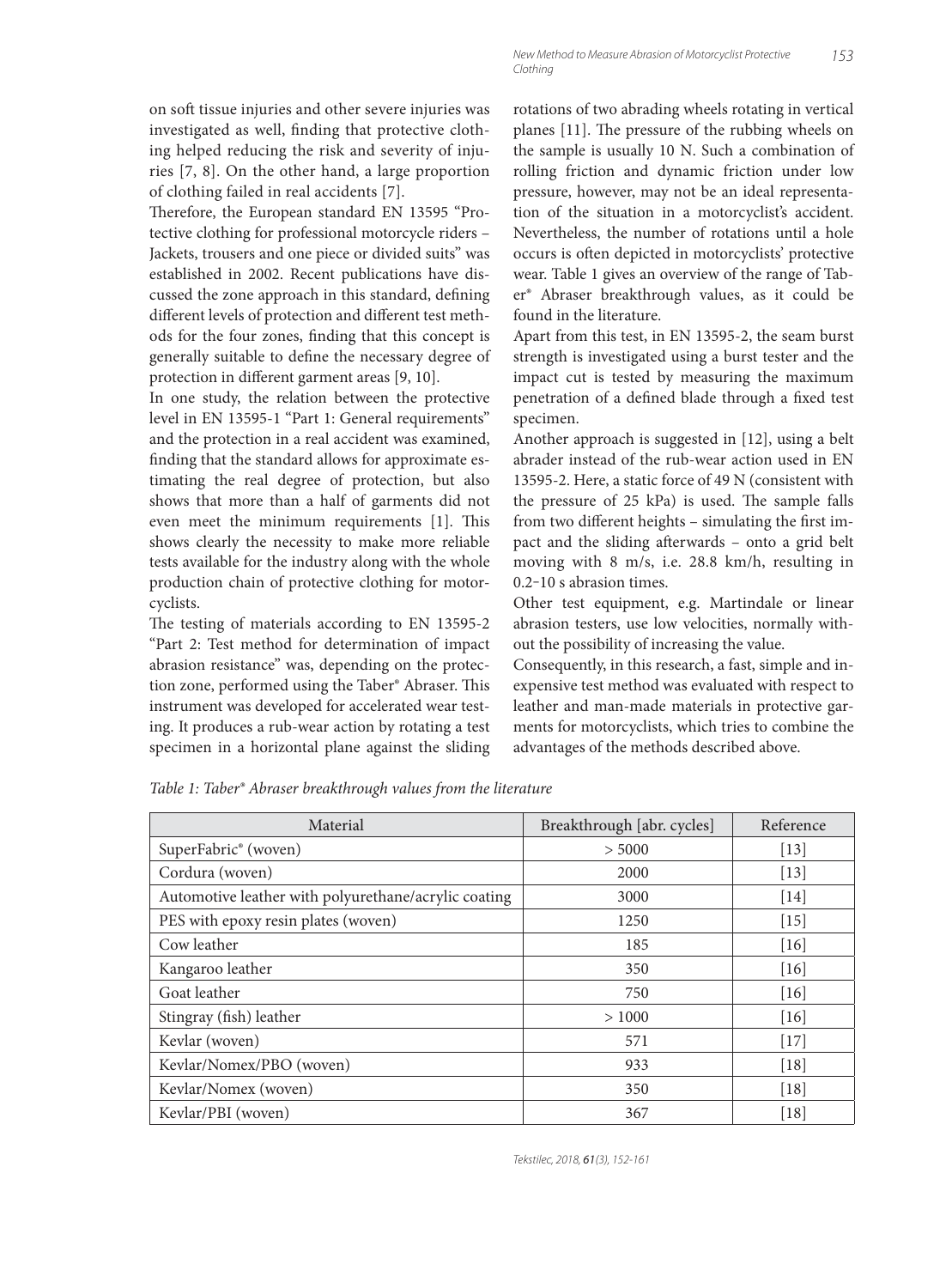## 2 Materials and methods

The following samples, presented in Table 2, were made available for investigations by the company Held Biker Fashion (Held GmbH, Burgber-Erzflöße, Germany).

A micrometre caliper was used to measure the sample thickness at three positions along the radius between the middle and the edge of the abraded part before and after the testing. Usual textile thickness measurement instruments have significantly larger measurement areas and are thus not suitable for measuring the varying thicknesses in these experiments. The values given here are thus underestimated in comparison with those measured with a textile thickness measurement instrument, especially in the case of the highly compressible knitted fabric. Areal weight was measured by cutting the samples into the size of 10 cm² (due to the sizes of available samples larger areas were not possible) and measuring the masses on an analytical balance (VWR).

The last two fabrics are not suitable for protective purposes and are thus added for comparison.

SuperFabric® has a surface structure similar to skate leather. Leather materials were soft and bendable, while the man-made materials were harder and stiffer. Since only small samples were provided, not enough material was available for cross-checking using the Taber® Abraser or a belt abrader. Instead, the few test results available in scientific literature, apart

154 New Method to Measure Abrasion of Motorcyclist Protective Clothing

> from the producers' own websites, are given here for comparison.

As an easy and well-available testing method, combining the pure dynamic friction of the belt abrader with the circular movement of the Taber® Abraser, a pillar drilling machine was used (Figure 1). The sample holder was taken from the Martindale abrasion tester (according to DIN EN ISO 12947), an instrument which is available in most textile institutes, using the standard setup with one standard Martindale spacer layer. The force between the sample in the sample holder and the abrading object below is controlled using the scales below the abrasion stone. Since radial velocities increase from the middle to the border of the abraded area, this method enables creating a velocity profile along the radius of each sample. The abraded sample area has the diameter of 28.65 mm. Using the force of 100 N, this results in the pressure of 95.7 kN/ $m^2$  = 95.7 kPa. This value is about  $4 \times$  the value used in the belt abrader test, simulating the sliding of a motorcyclist of 80 kg in weight on a circular area with the diameter of 82 mm, which is a typical order of magnitude of one knee, elbow or hand.

While overestimating this value in the test described here, the maximum frequency of the available pillar drilling machine resulted in the maximum velocity of 2.9 m/s = 10.4 km/h, which is clearly underestimated and even smaller than the value of a belt abrader. Nevertheless, this value – as well as the

| Sample                                       | Fabric construction                                        | <b>Thickness</b><br>$\lceil$ mm $\rceil$ | Areal weight<br>$\left[\text{g/m}^2\right]$ |
|----------------------------------------------|------------------------------------------------------------|------------------------------------------|---------------------------------------------|
| Skate leather                                | Leather                                                    | 1.83                                     | 2450                                        |
| Kangaroo leather for gloves                  | Leather                                                    | 0.67                                     | 523                                         |
| Kangaroo leather for other garments          | Leather                                                    | 1.43                                     | 971                                         |
| Vegetable tanned calf leather                | Leather                                                    | 0.89                                     | 712                                         |
| Keylar-ceramic                               | Woven fabric $+$ coating                                   | 0.55                                     | 359                                         |
| Carbon-Kevlar                                | Knitted fabric + coating                                   | 0.71                                     | 374                                         |
| Cordura D500 (polyamide)                     | Woven fabric                                               | 0.40                                     | 278                                         |
| Gore material with membrane                  | Woven fabric outside +<br>membrane + knitted fabric inside | 0.66                                     | 380                                         |
| SuperFabric® (polyester with epoxy<br>resin) | Woven fabric + partial coating                             | 0.99                                     | 737                                         |
| Knitted fabric version 3a (polyester)        | Knitted fabric                                             | 1.43                                     | 792                                         |
| Denim                                        | Woven fabric                                               | 0.74                                     | 421                                         |

*Table 2: Samples under investigation and available information about them*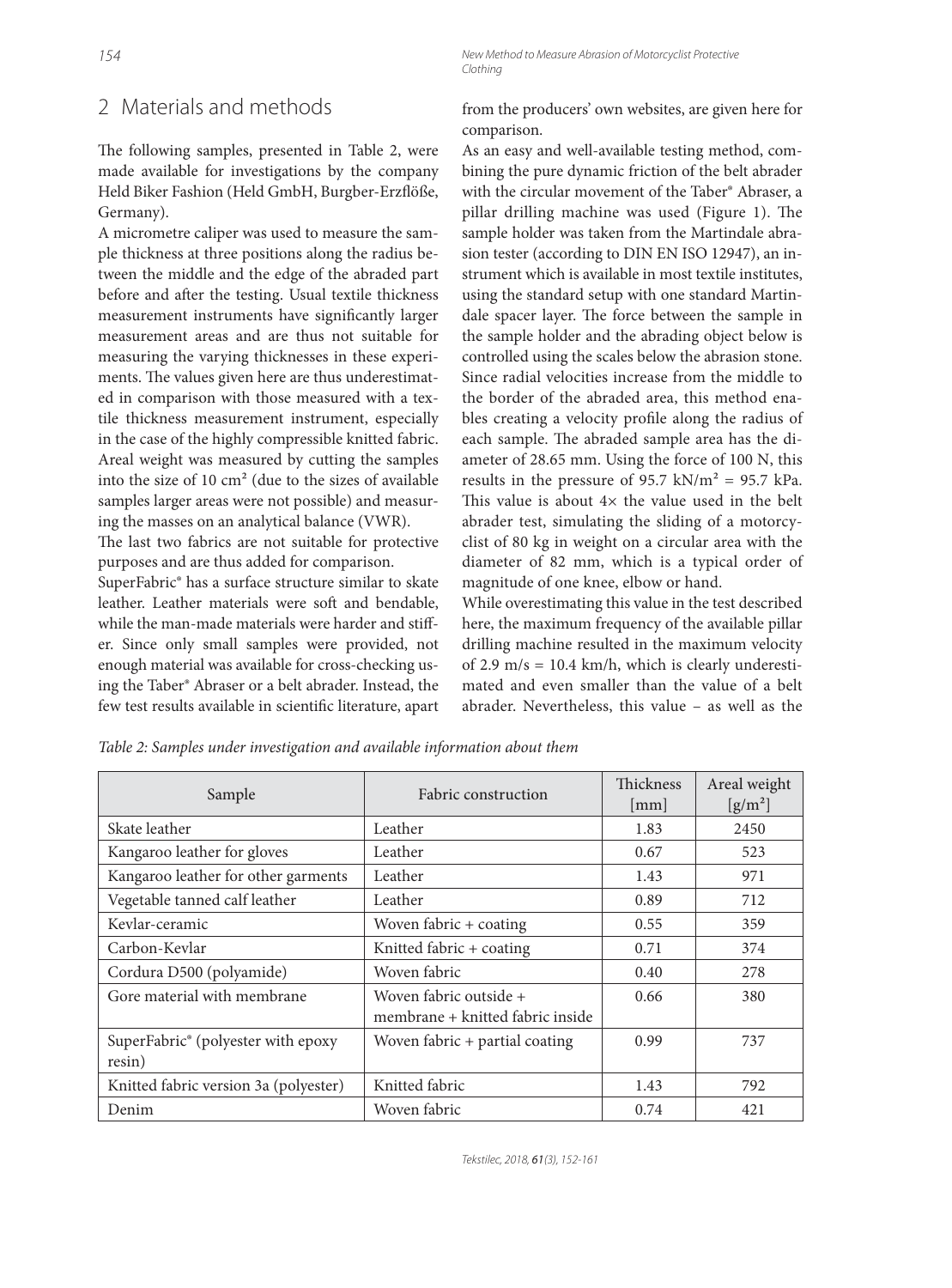pressure on the sample – can be tailored to testing conditions closer to reality.



*Figure 1: Pillar drilling machine used for tests reported here (left panel) and sketch of sample holder taken from Martindale abrasion tester (right panel)*

All abrasion tests were performed during 30 s, using 3 specimens of each sample.

Opposite to all other testing methods described above as well as the Martindale or linear abrader, the use of a pillar drilling machine allows for using real concrete, asphalt or similar materials as abrading objects. In our research, we used a paving stone with a fine surface structure, similar to typical asphalt in Germany and other European countries. For the second test, a lawn edging stone was used with a courser surface structure.

For optical examination of samples, a digital microscope VHX-600D by Keyence (nominal magnification 50×) and a camera were used.

#### 3 Results and discussion

The samples were evaluated before and after the abrasion tests optically and by measuring the thickness. The first idea to also take into account the masses before and after the tests was excluded due to the following reasons: firstly, it was not clear how to handle nearly completely torn off areas, whether

they had to be cut away before weighing or not; secondly, since the outer area - which was not influenced by the test – would keep its mass, it would be hard to interpret the results by calculating a relative mass loss – even a completely abraded sample would still have the border area left so that the values like 100% loss of mass would not be possible; finally, during the experiments, it became evident that some of the man-made materials were molten together with the Martindale spacer layers on the sample holder after the tests, leading to even higher masses and thus distorting the results.

The results of thickness measurements before and after both abrasion tests are depicted in Figure 2. Comparing all leathers, skate leather had the highest remaining thickness after the tests, apparently giving the highest security, due to its large original thickness. Nevertheless, most other leathers, including the softer and thinner calf leather and kangaroo leather for gloves, showed only small abrasive wear. Unexpectedly, in the thicker kangaroo leather for other garments, a hole was found for rubbing on a lawn edging stone, i.e. the material failed for the abrasion test.



*Figure 2: Thicknesses of test samples before and after abrasion tests*

Kevlar-ceramic with its smaller original thickness protects against abrasion on a paving stone, but not on a lawn edging stone – here, a standard deviation significantly increased, meaning that the holes in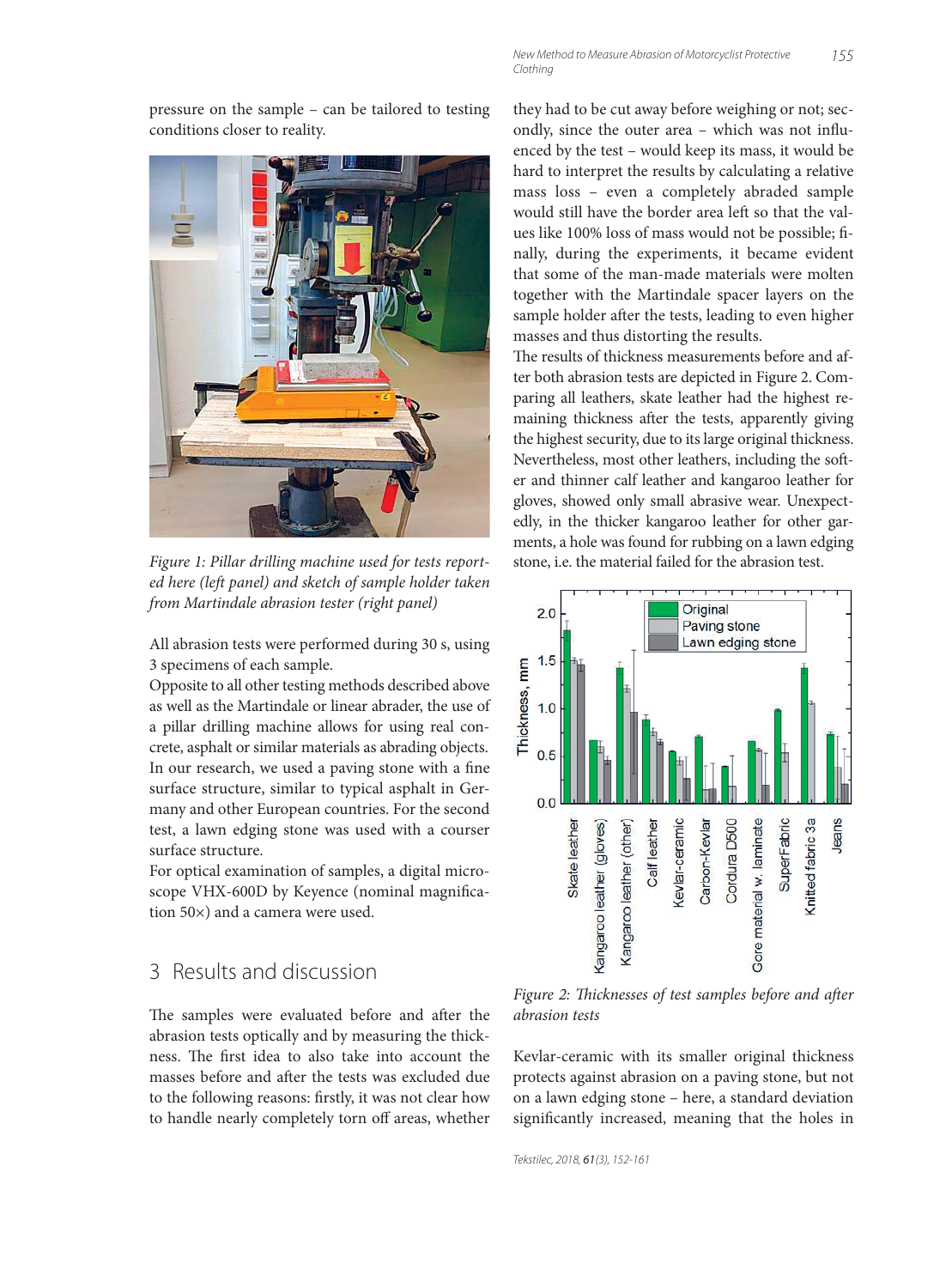156 New Method to Measure Abrasion of Motorcyclist Protective Clothing

the material cannot be excluded and were found during the test.

The situation was similar in carbon-Kevlar, Cordura, Gore material and SuperFabric®. Here, in one or more cases, holes occurred during the tests on a lawn edging stone; for carbon-Kevlar and Cordura, even during the tests on a paving stone. This means that all synthetic materials failed the test on a rougher lawn edging stone, even at the low test velocity. Unexpectedly, carbon-Kevlar and Cordura, typical materials in motorcyclist protective clothing, failed even the test on the paving stone.

On the other hand, the knitted fabric 3a was not punctured during the abrasion test on a paving stone, but completely destroyed after the abrasion on a rougher lawn edging stone. The denim showed holes in both tests.

Interestingly, SuperFabric® gives the best results in the literature, followed by automotive leather with a special coating, Cordura, PES with epoxy resin plates (a similar idea as in SuperFabric®), fish leather and Kevlar/Nomex/PBI. This is in direct contrast to the findings of our study, where the Super-Fabric® and Cordura were completely destroyed during the abrasion on a lawn edging stone, while the simple calf leather and the skate (fish) leather showed the smallest losses, even when without any additional coating. Apparently, the test methods differ significantly in their results, making it necessary to perform a follow-up study using different test standards.

An optical examination of different materials before and after the tests revealed more information about the influence of abrasion on the samples. Table 3

*Table 3: Leather samples before (left panels) and after abrasion tests (middle panels: abrasion on paving stone; right panels: abrasion on lawn edging stone)*

| Fabrics                           | Original | Paving stone | Lawn edg. stone |
|-----------------------------------|----------|--------------|-----------------|
| Skate leather                     |          |              |                 |
| Kangaroo leather (gloves)         |          |              |                 |
| Kangaroo leather (other garments) |          |              |                 |
| Calf leather                      |          |              |                 |

Tekstilec, 2018, 61(3), 152-161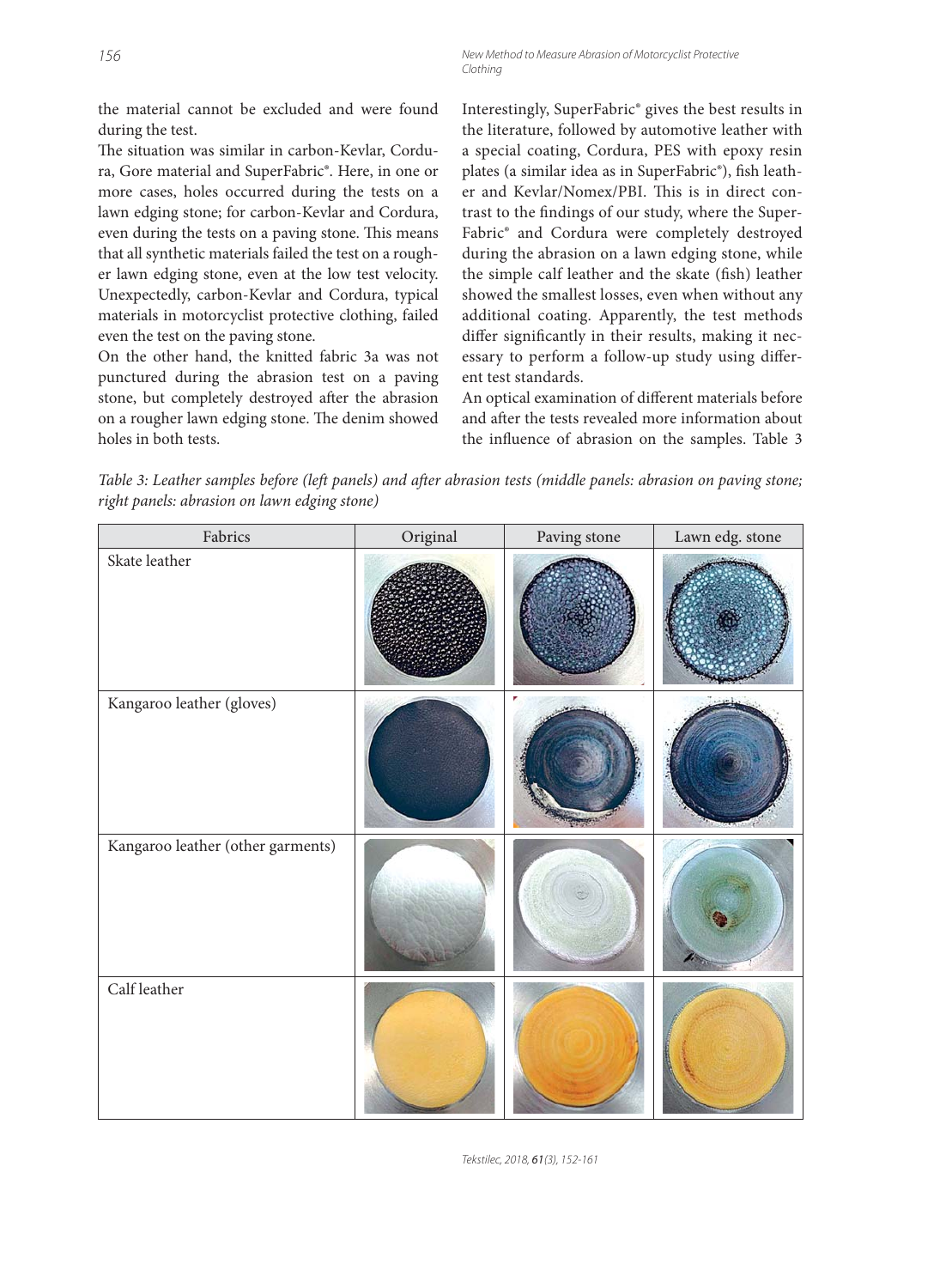depicts the images of the four leather surfaces before and after the abrasion tests.

While the skate leather showed strong abrasive wear of the nubs, the optical change of the thinner kangaroo leather was less eye-catching. On the thicker kangaroo leather, the original structure was lost as well. A small hole – interestingly near to the middle, i.e. at lower velocities - was clearly visible. The calf leather showed the lowest optical deviation from the original state after the abrasion tests.

Microscopic images of the same samples, taken with the nominal magnification of  $50\times$ , are depicted in Table 4.

Table 5 shows the results of the abrasion tests on man-made materials. In all materials, holes were visible at the abrasion against a lawn edge stone, for carbon-Kevlar and Cordura even at the abrasion against a paving stone.

In some cases, the fabrics were additionally stiffer after the tests, showing that parts of the material were molten and thus fused, partly also in connection with the Martindale spacer layer between the metal sample holder and the investigated sample itself.

The microscopic images of these samples are depicted in Table 6. Finally, the test results of softer fabrics, which are not suitable as protective clothing, are depicted in Table 7. While the dense knitted fabric with relatively low elongation and tight surface was not punctured by rubbing on a paving stone, the rougher surface of a lawn edge stone destroyed it. The denim was in both test setups destroyed.

Although denim, made from cotton, does not tend to melt and fuse together with objects around, it must be underlined that denim does not provide

Table 4: Microscopic images of leather samples before (left panels) and after abrasion tests (middle panels: abrasion on paving stone; right panels: abrasion on lawn edging stone); nominal magnification: 50×

| Fabrics                              | Original | Paving stone | Lawn edg. stone |
|--------------------------------------|----------|--------------|-----------------|
| Skate leather                        |          |              |                 |
| Kangaroo leather<br>(gloves)         |          |              |                 |
| Kangaroo leather<br>(other garments) |          |              |                 |
| Calf leather                         |          |              |                 |

Tekstilec, 2018, 61(3), 152-161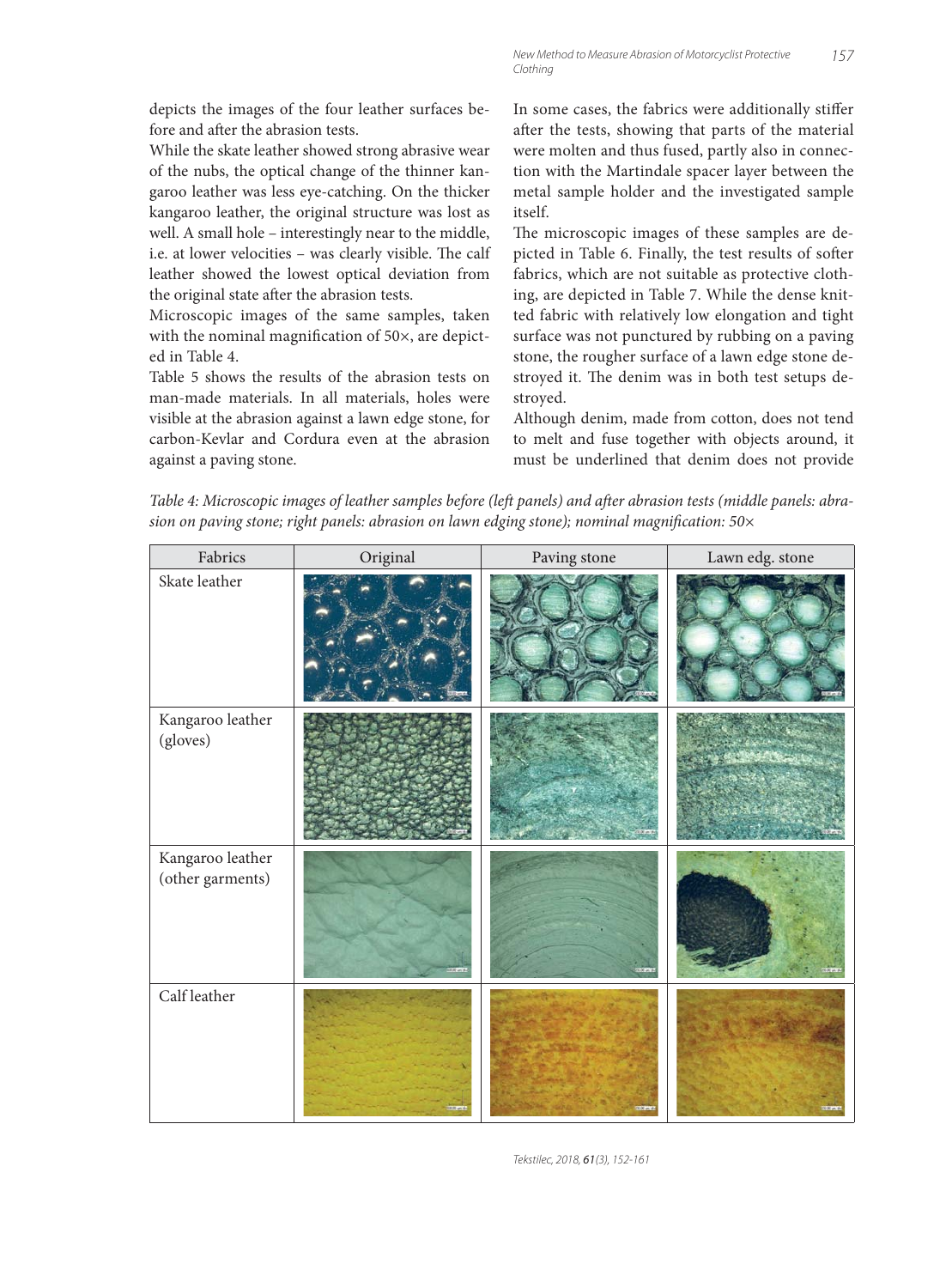| Fabrics                     | Original | Paving stone | Lawn edg. stone |
|-----------------------------|----------|--------------|-----------------|
| Kevlar-ceramic              |          |              |                 |
| Carbon-Kevlar               |          |              |                 |
| $\mbox{SuperFabric}^*$      |          |              |                 |
| Cordura D500                |          |              |                 |
| Gore material with laminate |          |              |                 |

*Table 5: Man-made samples before (left panels) and after abrasion tests (middle panels: abrasion on paving stone; right panels: abrasion on lawn edging stone)*

any shelter, but is destroyed even in a less harsh test. The latter is also visible in the microscopic images in Table 8.

Unexpectedly, this holds true also for two of the wellknown and often used man-made materials, while the leather materials mostly showed a much higher reliability to withstand abrasion on rough ground. Especially the calf leather, being often used and relatively inexpensive, showed a good abrasion performance.

On the other hand, it must be underlined that the results of the test used here do not exactly reflect the real accident situation, in which mostly a linear movement occurs, similar to a belt abrader. Nevertheless, they indicate the importance of performing tests on motorcyclist protective clothing, ideally with a variety of different experimental procedures which are capable of simulating diverse kinds of abrasive wear in an accident.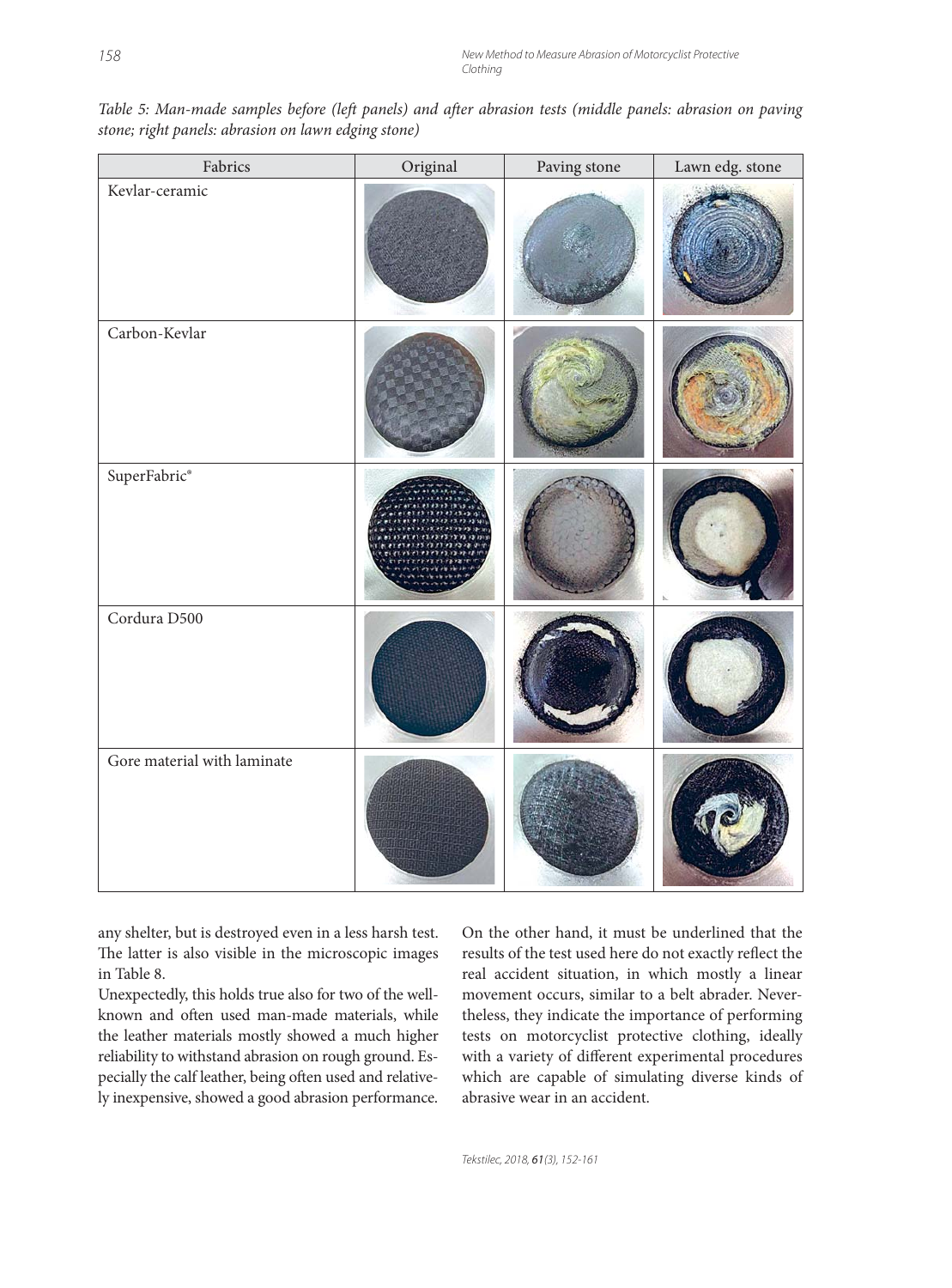| Fabrics                           | Original    | Paving stone | Lawn edg. stone |
|-----------------------------------|-------------|--------------|-----------------|
| Kevlar-<br>ceramic                |             |              |                 |
| Carbon-<br>Kevlar                 |             |              |                 |
| $\mbox{SuperFabric}^*$            |             |              |                 |
| Cordura<br>D500                   | (小林安小原 美山茶) |              |                 |
| Gore<br>material with<br>laminate |             |              |                 |

*Table 6: Microscopic images of man-made samples before (left panels) and after abrasion tests (middle panels:* abrasion on paving stone; right panels: abrasion on lawn edging stone); nominal magnification: 50×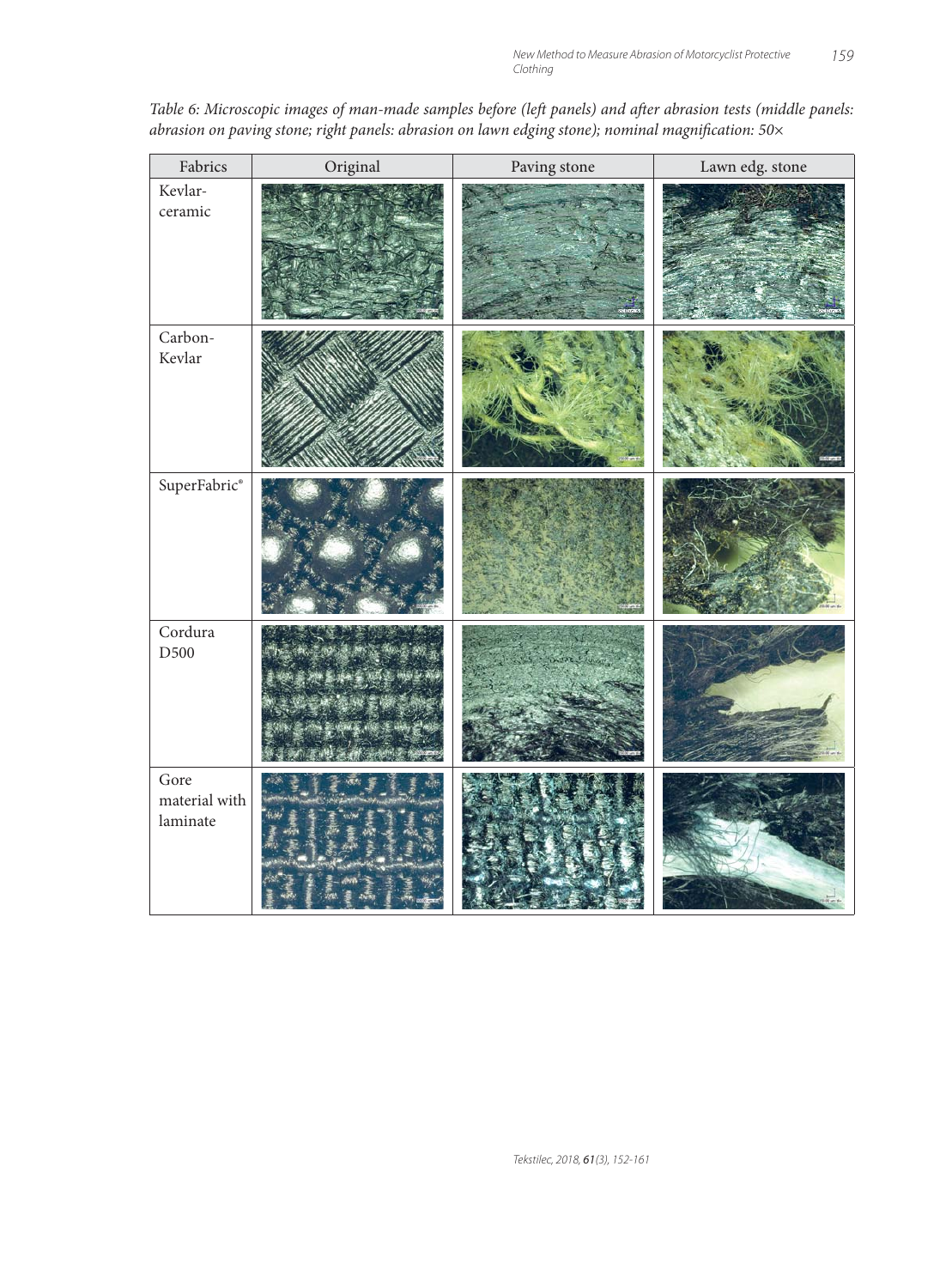*Table 7: Reference samples before (left panels) and after abrasion tests (middle panels: abrasion on paving stone; right panels: abrasion on lawn edging stone)*

| Fabrics                       | Original | Paving stone | Lawn edg. stone |
|-------------------------------|----------|--------------|-----------------|
| Knitted fabric 3a             |          |              |                 |
| $\mathop{\rm Denim}\nolimits$ |          |              |                 |

*Table 8: Microscopic images of reference samples before (left panels) and after abrasion tests (middle panels: abrasion on paving stone; right panels: abrasion on lawn edging stone); nominal magnifi cation: 50×*

| Fabrics           | Original | Paving stone | Lawn edg. stone |
|-------------------|----------|--------------|-----------------|
| Knitted fabric 3a |          |              |                 |
| Denim             |          |              |                 |

#### 4 Conclusion and outlook

A new, simple test procedure for the motorcyclist protective wear against soft tissue injuries was developed and tested on 11 different samples. While the leather samples in most cases showed only low abrasion, all samples from man-made fibres were punctured by abrasion on rougher ground, some of them even by abrasion on a smoother stone. These results – which are contrary to those found in the literature from Taber® resistance tests – clearly indicate the importance of testing all abrasion protection garments with a reliable method, ideally using more than one test stand to simulate different possible accident situations.

Additionally, expanding this study to other materials, using also less abrasive materials as abrasion partners, would support the understanding of different effects of diverse abrasion testers, such as the Martindale or linear abrasion tester.

#### *Acknowledgments*

The authors are grateful to Held Biker Fashion for *providing all test samples.*

Tekstilec, 2018, 61(3), 152-161